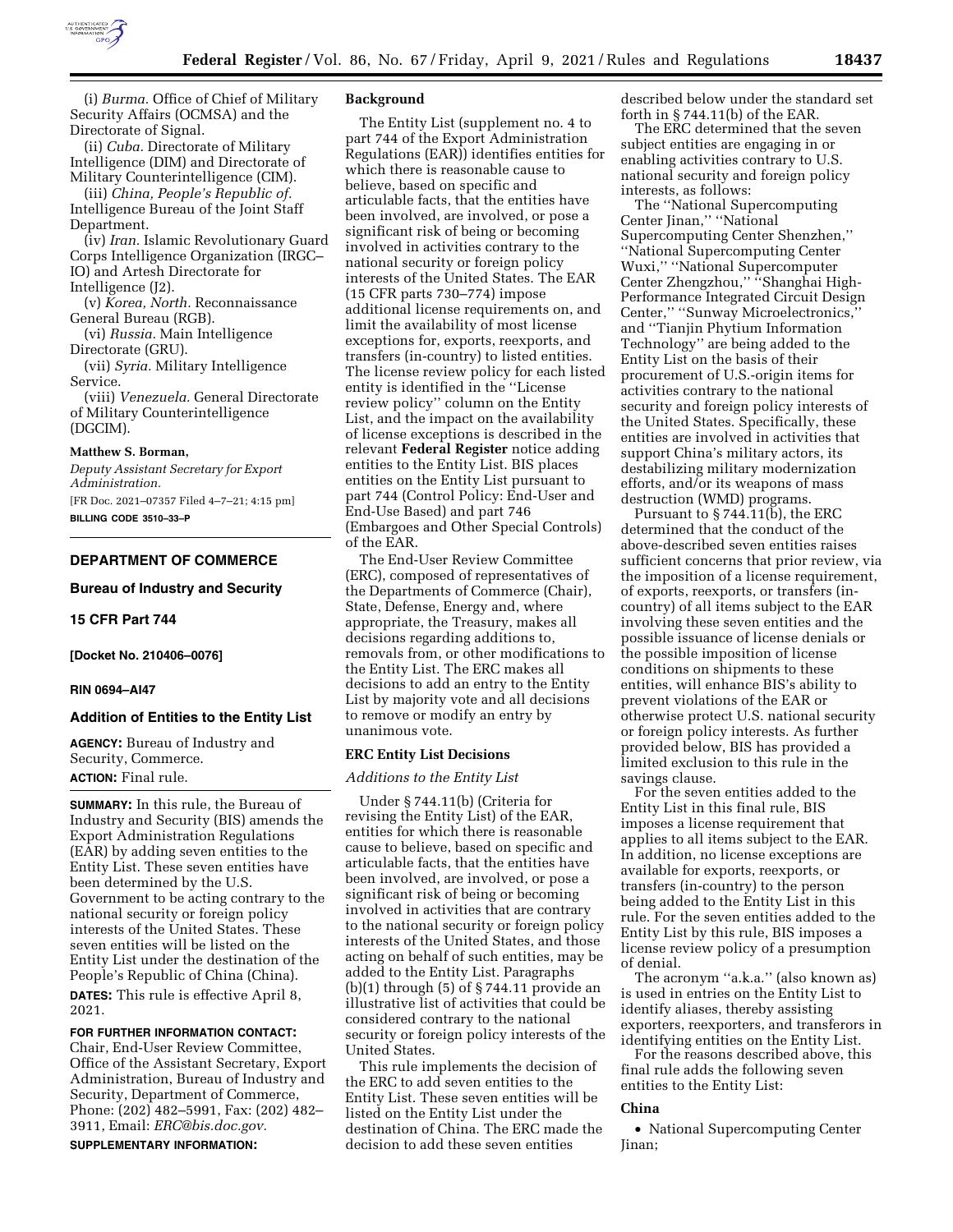• National Supercomputing Center Shenzhen;

• National Supercomputing Center Wuxi;

• National Supercomputer Center Zhengzhou;

- Shanghai High-Performance Integrated Circuit Design Center;
- Sunway Microelectronics; *and*
- Tianjin Phytium Information Technology.

## *Savings Clause*

Shipments of items removed from eligibility for a License Exception or export, reexport, or transfer (in-country) without a license (NLR) as a result of this regulatory action that were en route aboard a carrier to a port of export, reexport, or transfer (in-country), on April 8, 2021, pursuant to actual orders for export, reexport, or transfer (incountry) to or within a foreign destination, may proceed to that destination under the previous eligibility for a License Exception or export, reexport, or transfer (in-country) without a license (NLR).

## **Export Control Reform Act of 2018**

On August 13, 2018, the President signed into law the John S. McCain National Defense Authorization Act for Fiscal Year 2019, which included the Export Control Reform Act of 2018 (ECRA) (50 U.S.C. 4801–4852). ECRA provides the legal basis for BIS's principal authorities and serves as the authority under which BIS issues this rule.

#### **Rulemaking Requirements**

1. Executive Orders 13563 and 12866 direct agencies to assess all costs and benefits of available regulatory alternatives and, if regulation is necessary, to select regulatory approaches that maximize net benefits (including potential economic, environmental, public health and safety effects, distributive impacts, and equity). Executive Order 13563 emphasizes the importance of quantifying both costs and benefits, of reducing costs, of harmonizing rules, and of promoting flexibility. This rule has been determined to be not significant for purposes of Executive Order 12866.

2. Notwithstanding any other provision of law, no person is required to respond to or be subject to a penalty for failure to comply with a collection of information, subject to the requirements of the Paperwork Reduction Act of 1995 (44 U.S.C. 3501 *et seq.*) (PRA), unless that collection of information displays a currently valid Office of Management and Budget (OMB) Control Number. This regulation involves collections previously approved by OMB under control number 0694–0088, Simplified Network Application Processing System, which includes, among other things, license applications, and carries a burden estimate of 42.5 minutes for a manual or electronic submission. Total burden hours associated with the PRA and OMB control number 0694–0088 are not expected to increase as a result of this rule.

3. This rule does not contain policies with Federalism implications as that term is defined in Executive Order 13132.

4. Pursuant to section 1762 of the Export Control Reform Act of 2018, this action is exempt from the Administrative Procedure Act (5 U.S.C. 553) requirements for notice of proposed rulemaking, opportunity for public participation, and delay in effective date.

5. Because a notice of proposed rulemaking and an opportunity for public comment are not required to be given for this rule by 5 U.S.C. 553, or by any other law, the analytical requirements of the Regulatory

Flexibility Act, 5 U.S.C. 601, *et seq.,* are not applicable. Accordingly, no regulatory flexibility analysis is required, and none has been prepared.

## **List of Subjects in 15 CFR Part 744**

Exports, Reporting and recordkeeping requirements, Terrorism.

Accordingly, part 744 of the Export Administration Regulations (15 CFR parts 730–774) is amended as follows:

#### **PART 744—[AMENDED]**

■ 1. The authority citation for 15 CFR part 744 is revised to read as follows:

**Authority:** 50 U.S.C. 4801–4852; 50 U.S.C. 4601 *et seq.;* 50 U.S.C. 1701 *et seq.;* 22 U.S.C. 3201 *et seq.;* 42 U.S.C. 2139a; 22 U.S.C. 7201 *et seq.;* 22 U.S.C. 7210; E.O. 12058, 43 FR 20947, 3 CFR, 1978 Comp., p. 179; E.O. 12851, 58 FR 33181, 3 CFR, 1993 Comp., p. 608; E.O. 12938, 59 FR 59099, 3 CFR, 1994 Comp., p. 950; E.O. 13026, 61 FR 58767, 3 CFR, 1996 Comp., p. 228; E.O. 13099, 63 FR 45167, 3 CFR, 1998 Comp., p. 208; E.O. 13222, 66 FR 44025, 3 CFR, 2001 Comp., p. 783; E.O. 13224, 66 FR 49079, 3 CFR, 2001 Comp., p. 786; Notice of September 18, 2020, 85 FR 59641 (September 22, 2020); Notice of November 12, 2020, 85 FR 72897 (November 13, 2020).

■ 2. Supplement No. 4 to part 744 is amended under CHINA, PEOPLE'S REPUBLIC OF, by adding in alphabetical order entries for ''National Supercomputing Center Jinan,'' ''National Supercomputing Center Shenzhen,'' ''National Supercomputing Center Wuxi,'' ''National Supercomputer Center Zhengzhou,'' ''Shanghai High-Performance Integrated Circuit Design Center,'' ''Sunway Microelectronics,'' and ''Tianjin Phytium Information Technology'' to read as follows:

## **Supplement No. 4 to Part 744—Entity List**

\* \* \* \* \*

|                                        | Entity                                                                                                                                                                                                                                                                                     |                                          |                                                             |                                                                         | License<br>review policy  | <b>Federal Register</b><br>Citation               |
|----------------------------------------|--------------------------------------------------------------------------------------------------------------------------------------------------------------------------------------------------------------------------------------------------------------------------------------------|------------------------------------------|-------------------------------------------------------------|-------------------------------------------------------------------------|---------------------------|---------------------------------------------------|
| Country                                |                                                                                                                                                                                                                                                                                            |                                          |                                                             | License<br>requirement                                                  |                           |                                                   |
| $\star$                                | $\star$                                                                                                                                                                                                                                                                                    | $\star$                                  | $\star$                                                     | $\star$                                                                 | $\star$                   | $\star$                                           |
| CHINA, PEO-<br>PLE'S REPUB-<br>LIC OF. | $\star$                                                                                                                                                                                                                                                                                    | $\star$                                  | $\ddot{}$                                                   | $\star$                                                                 | $\star$                   |                                                   |
|                                        | two aliases:                                                                                                                                                                                                                                                                               | -Shandong Computing Center; and-NSCC-JN. | National Supercomputing Center Jinan, a.k.a., the following | For all items sub-<br>ject to the EAR.<br>(See § 744.11<br>of the EAR). | Presumption of<br>denial. | 86 FR [INSERT<br>FR PAGE<br>NUMBER] 4/9/<br>2021. |
|                                        | No. 1768, Xinluo Street, High-tech Development Zone, Jinan<br>City, Shandong Province, China.<br>National Supercomputing Center Shenzhen, a.k.a., the fol-<br>lowing three aliases:<br>-The National Supercomputing Shenzhen Center;<br>-Shenzhen Cloud Computing Center; and<br>-NSCC-SZ. |                                          |                                                             | For all items sub-<br>ject to the EAR.<br>(See §744.11<br>of the EAR).  | Presumption of<br>denial. | 86 FR IINSERT<br>FR PAGE<br>NUMBER] 4/9/<br>2021. |